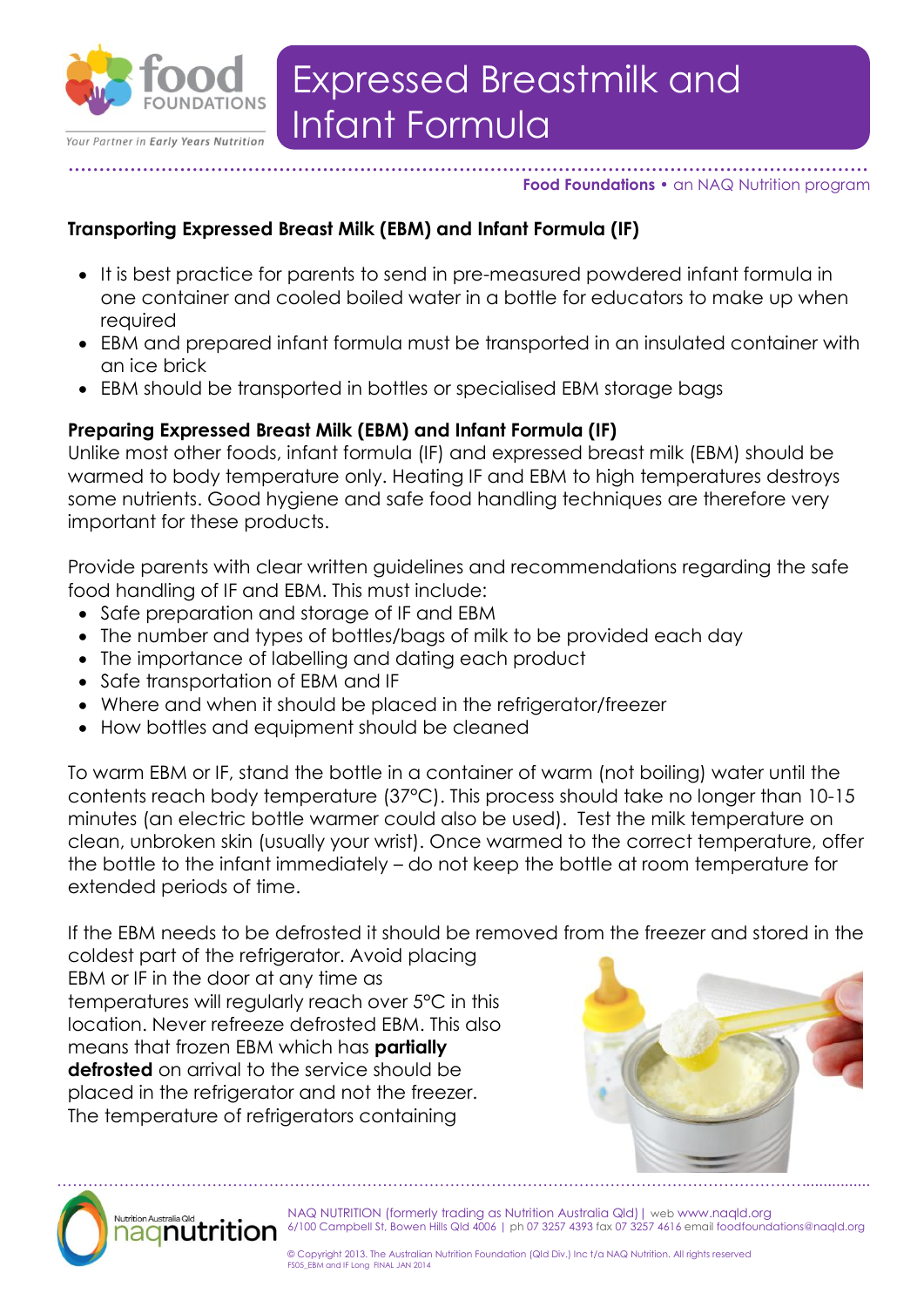

Your Partner in Early Years Nutrition

# Infant Formula Expressed Breastmilk and

#### **………………………………………………………………………………………………………………… Food Foundations •** an NAQ Nutrition program

EBM/IF should be regularly monitored to ensure they are running at less than 5°C. Microwaving EBM or IF can create "hot spots" in the bottle which may destroy nutrients and burn the baby's mouth – even if the temperature appears OK on testing. **Microwaving is not recommended.**

If frozen EBM is urgently required place the bottle in a jug or saucepan of warm water and replace the water as it becomes cold. **Do not use very hot water as this will destroy nutrients and anti-microbial factors**. Use warm running water for bags of EBM. Once the frozen EBM is defrosted it can be warmed to body temperature using the correct procedure previously described.

Only warm enough EBM/ IF for a single feed into a clean, empty bottle each time. It is preferable that parents bring several bottles/supplies with small volumes of EBM rather than a few larger bottles as decanting introduces another potential opportunity for contamination by food poisoning bacteria.

## **Should Expressed Breast Milk (EBM) be brought to the service in bottles or bags and should containers be sterilised?**



Authorities vary in terms of recommendations for sterilised vs. clean containers and bags vs bottles. However, as EBM brought in to the service undergoes extra steps, such as additional handling and exposure to room temperature during transportation, it is wise to recommend the mother expresses straight into a sterilised bottle and transport the EBM in an insulated container with an ice brick. If bags must be used, those specialised for EBM have the advantage of being thicker with less risk of tearing and more protection against heat, which will destroy important nutrients. Specialised bags also guarantee that plasticisers / Bisphenol A will not migrate into the milk with heating or freezing.

## **What if an Infant Refuses a Feed?**

EBM/IF should always be discarded at the completion of a feed – even if the infant consumes only a small amount of milk. This is necessary as bacteria from the baby's mouth will contaminate the feed and time spent at room temperature allows food poisoning bacteria to multiply.

If an infant is prone to feed refusal, offer smaller volumes than you expect the infant to drink to avoid wasting precious EBM or limited supplies – you can always offer more if they are still hungry. Look for signs that the infant is really hungry before offering a feed. Note that breastfed infants may need to feed more frequently and take smaller volumes than formula fed babies due to breast milk being digested more quickly than formula.

………………………………………………………………………………………………………………………………................



NAQ NUTRITION (formerly trading as Nutrition Australia Qld)| web www.naqld.org 6/100 Campbell St, Bowen Hills Qld 4006 | ph 07 3257 4393 fax 07 3257 4616 email foodfoundations@naqld.org